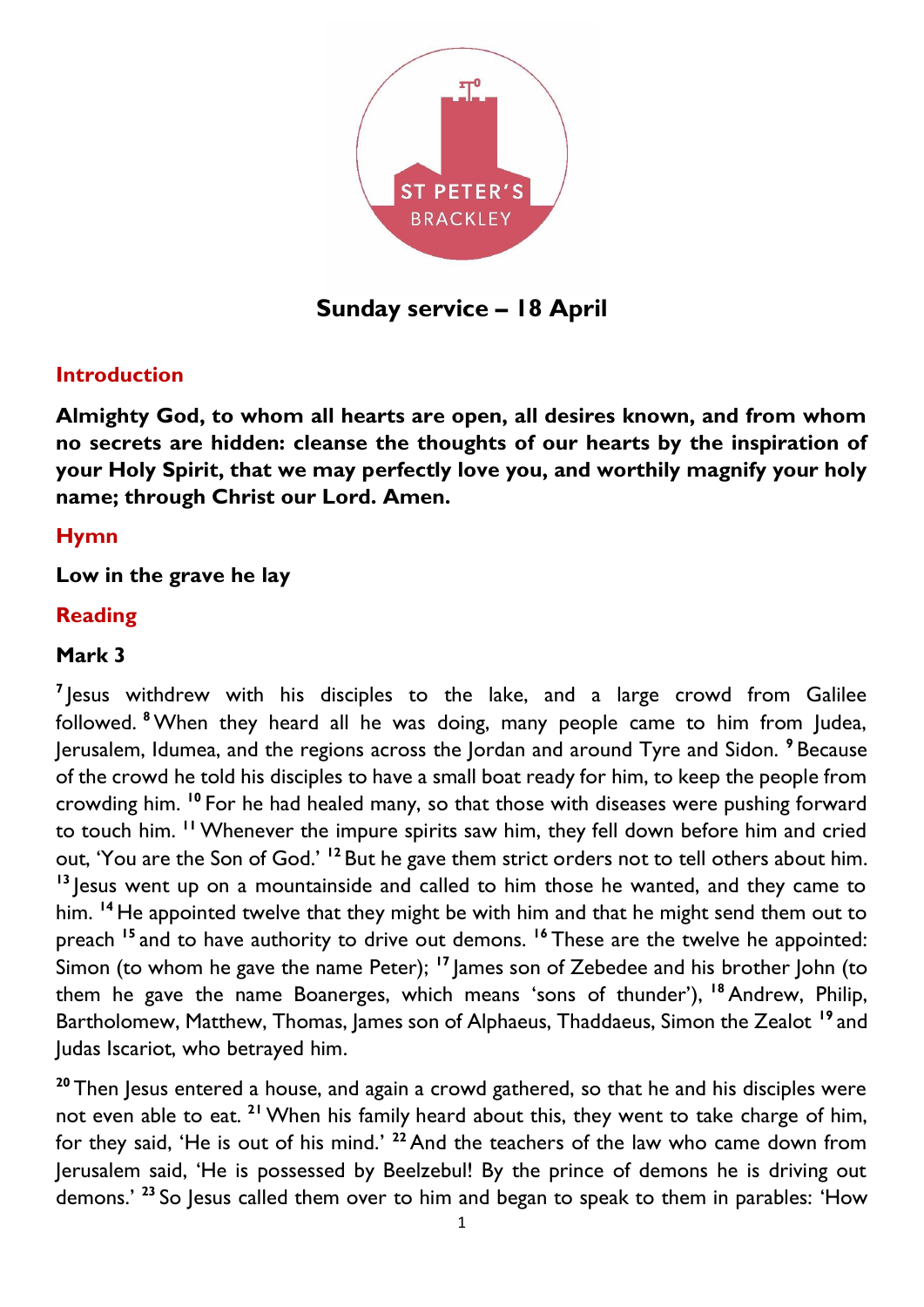can Satan drive out Satan? **<sup>24</sup>** If a kingdom is divided against itself, that kingdom cannot stand. **<sup>25</sup>** If a house is divided against itself, that house cannot stand. **<sup>26</sup>** And if Satan opposes himself and is divided, he cannot stand; his end has come. **<sup>27</sup>** In fact, no one can enter a strong man's house without first tying him up. Then he can plunder the strong man's house. **<sup>28</sup>** Truly I tell you, people can be forgiven all their sins and every slander they utter, **<sup>29</sup>** but whoever blasphemes against the Holy Spirit will never be forgiven; they are guilty of an eternal sin.' **<sup>30</sup>** He said this because they were saying, 'He has an impure spirit.' **<sup>31</sup>** Then Jesus' mother and brothers arrived. Standing outside, they sent someone in to call him. **<sup>32</sup>** A crowd was sitting round him, and they told him, 'Your mother and brothers are outside looking for you.' <sup>33</sup> 'Who are my mother and my brothers?' he asked. <sup>34</sup> Then he looked at those seated in a circle round him and said, 'Here are my mother and my brothers! **<sup>35</sup>** Whoever does God's will is my brother and sister and mother.'

### **Sermon**

# **Creed**

**We believe in one God, the Father, the Almighty, maker of heaven and earth, of all that is, seen and unseen.** 

**We believe in one Lord, Jesus Christ, the only Son of God, eternally begotten of the Father, God from God, Light from Light, true God from true God, begotten, not made, of one Being with the Father; through him all things were made. For us and for our salvation he came down from heaven, was incarnate from the Holy Spirit and the Virgin Mary and was made man. For our sake he was crucified under Pontius Pilate; he suffered death and was buried. On the third day he rose again in accordance with the Scriptures; he ascended into heaven and is seated at the right hand of the Father. He will come again in glory to judge the living and the dead, and his kingdom will have no end.**

**We believe in the Holy Spirit, the Lord, the giver of life, who proceeds from the Father and the Son, who with the Father and the Son is worshipped and glorified, who has spoken through the prophets.** 

**We believe in one holy catholic and apostolic Church. We acknowledge one baptism for the forgiveness of sins. We look for the resurrection of the dead, and the life of the world to come. Amen.**

# **Prayers**

# **Hymn**

**In Christ Alone**

# **Communion**

**Most merciful God, Father of our Lord Jesus Christ, we confess that we have sinned in thought, word and deed. We have not loved you with our whole heart.**